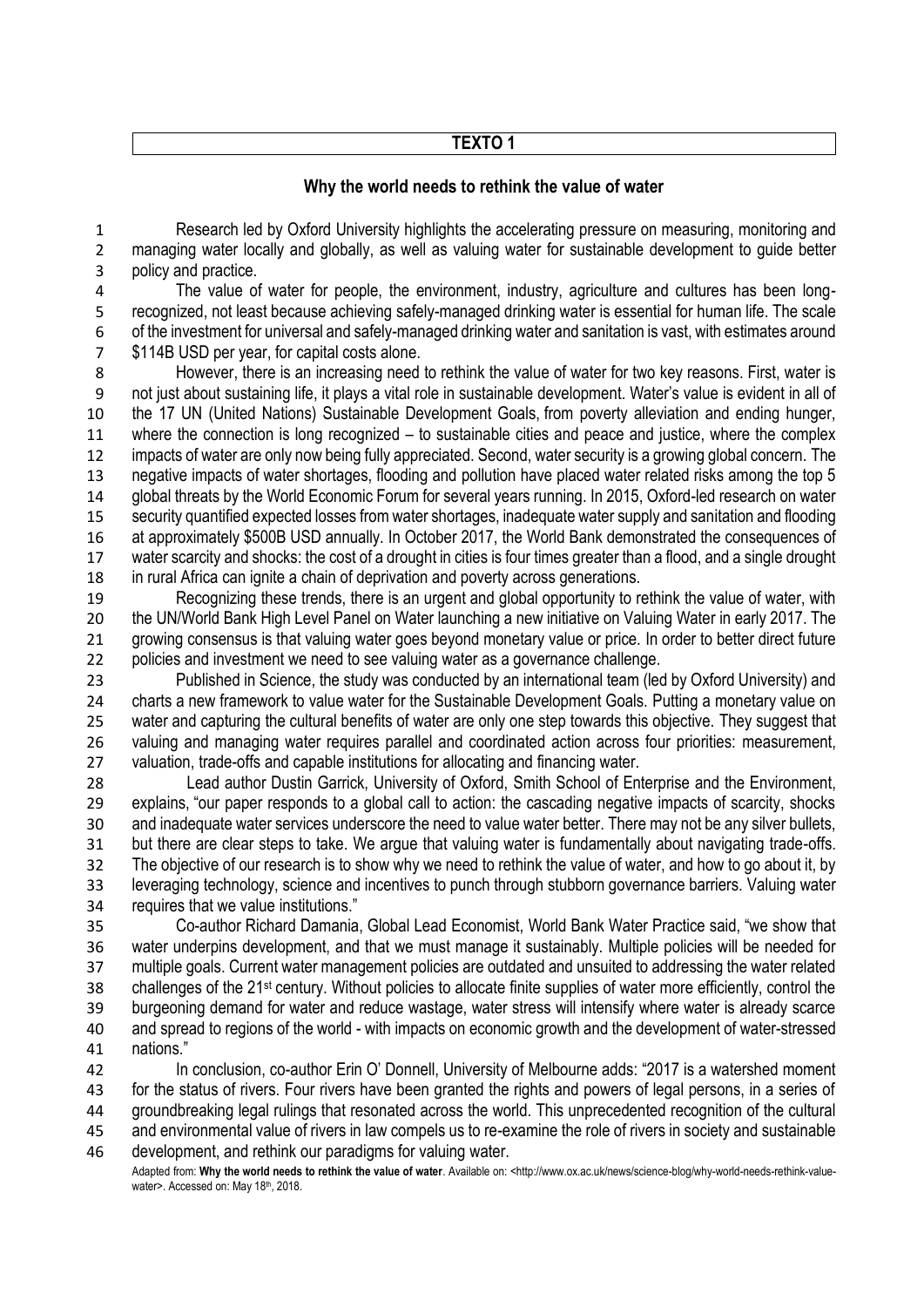As questões de **1 a 4** se referem ao **TEXTO 1**. Assinale apenas **uma das alternativas** nas questões objetivas.

- 1) Assinale a alternativa correta que contempla o objetivo principal da pesquisa a qual o texto se refere.
	- a) Mostrar por que é preciso repensar o valor da água, desconsiderando a tecnologia, a ciência e os incentivos para superar as barreiras governamentais.
	- b) Evidenciar a valorização da água em contrapartida à valorização das instituições.
	- c) Mostrar a razão e o modo de repensar o valor da água, lançando mão da tecnologia, apoiandose a ciência e nos incentivos para superar as barreiras governamentais.
	- d) Mostrar apenas as ações governamentais e institucionais no que tange à utilização da água.
- 2) Leia as afirmações abaixo e, de acordo com o texto, escreva V para as que são verdadeiras e F para as que são falsas.
	- I. ( ) Há um consenso de que a valorização da água se restringe apenas ao valor monetário atribuído a ela.
	- II. ( ) A água é essencial para a manutenção da vida e também para um desenvolvimento sustentável.
	- III. ( ) Quatro rios receberam os direitos e poderes legais de pessoas jurídicas sem amparo de decisões judiciais, gerando repercussão mundial.
	- IV. ( ) Os impactos da escassez de água, enchentes e poluição colocaram os riscos relacionados à água entre as cinco principais ameaças globais.
	- V. ( ) O custo das secas nas cidades é quatro vezes maior do que das inundações.
- 3) O estudo referido no texto planeja uma nova estrutura de valorização da água. Nesse sentido, quais são as ações prioritárias para alcançar esse objetivo?

\_\_\_\_\_\_\_\_\_\_\_\_\_\_\_\_\_\_\_\_\_\_\_\_\_\_\_\_\_\_\_\_\_\_\_\_\_\_\_\_\_\_\_\_\_\_\_\_\_\_\_\_\_\_\_\_\_\_\_\_\_\_\_\_\_\_\_\_\_\_\_\_\_\_\_\_\_\_\_

\_\_\_\_\_\_\_\_\_\_\_\_\_\_\_\_\_\_\_\_\_\_\_\_\_\_\_\_\_\_\_\_\_\_\_\_\_\_\_\_\_\_\_\_\_\_\_\_\_\_\_\_\_\_\_\_\_\_\_\_\_\_\_\_\_\_\_\_\_\_\_\_\_\_\_\_\_\_\_

\_\_\_\_\_\_\_\_\_\_\_\_\_\_\_\_\_\_\_\_\_\_\_\_\_\_\_\_\_\_\_\_\_\_\_\_\_\_\_\_\_\_\_\_\_\_\_\_\_\_\_\_\_\_\_\_\_\_\_\_\_\_\_\_\_\_\_\_\_\_\_\_\_\_\_\_\_\_\_

\_\_\_\_\_\_\_\_\_\_\_\_\_\_\_\_\_\_\_\_\_\_\_\_\_\_\_\_\_\_\_\_\_\_\_\_\_\_\_\_\_\_\_\_\_\_\_\_\_\_\_\_\_\_\_\_\_\_\_\_\_\_\_\_\_\_\_\_\_\_\_\_\_\_\_\_\_\_\_

\_\_\_\_\_\_\_\_\_\_\_\_\_\_\_\_\_\_\_\_\_\_\_\_\_\_\_\_\_\_\_\_\_\_\_\_\_\_\_\_\_\_\_\_\_\_\_\_\_\_\_\_\_\_\_\_\_\_\_\_\_\_\_\_\_\_\_\_\_\_\_\_\_\_\_\_\_\_\_

\_\_\_\_\_\_\_\_\_\_\_\_\_\_\_\_\_\_\_\_\_\_\_\_\_\_\_\_\_\_\_\_\_\_\_\_\_\_\_\_\_\_\_\_\_\_\_\_\_\_\_\_\_\_\_\_\_\_\_\_\_\_\_\_\_\_\_\_\_\_\_\_\_\_\_\_\_\_\_

 $\_$  , and the set of the set of the set of the set of the set of the set of the set of the set of the set of the set of the set of the set of the set of the set of the set of the set of the set of the set of the set of th

\_\_\_\_\_\_\_\_\_\_\_\_\_\_\_\_\_\_\_\_\_\_\_\_\_\_\_\_\_\_\_\_\_\_\_\_\_\_\_\_\_\_\_\_\_\_\_\_\_\_\_\_\_\_\_\_\_\_\_\_\_\_\_\_\_\_\_\_\_\_\_\_\_\_\_\_\_\_\_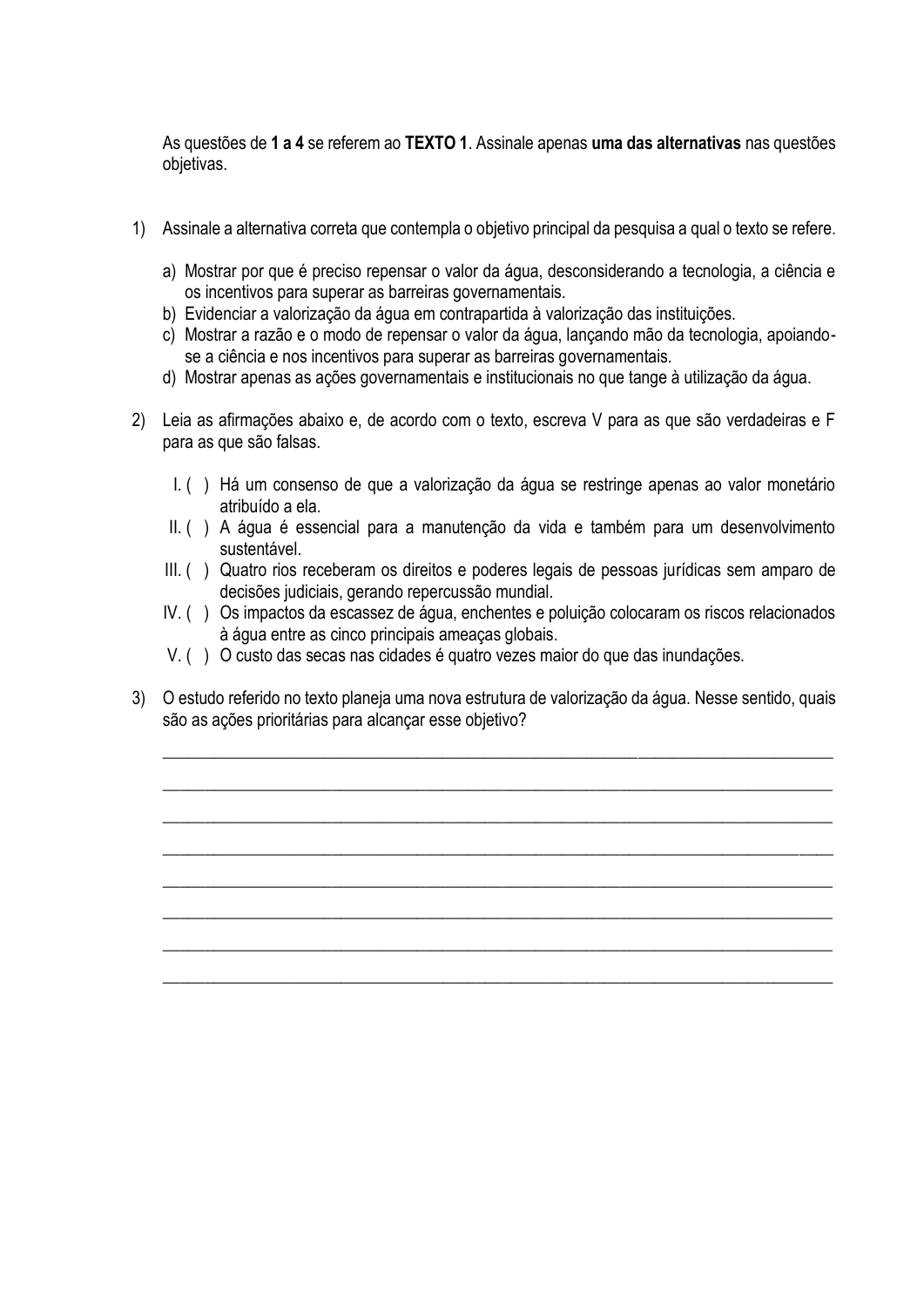4) Traduza para a língua portuguesa o fragmento a seguir, fazendo as adequações linguísticas necessárias.

*Current water management policies are outdated and unsuited to addressing the water related challenges of the 21st century. Without policies to allocate finite supplies of water more efficiently, control the burgeoning demand for water and reduce wastage, water stress will intensify where water is already scarce and spread to regions of the world - with impacts on economic growth and the development of water-stressed nations.* (linhas 37 a 41)

 $\_$  , and the set of the set of the set of the set of the set of the set of the set of the set of the set of the set of the set of the set of the set of the set of the set of the set of the set of the set of the set of th

\_\_\_\_\_\_\_\_\_\_\_\_\_\_\_\_\_\_\_\_\_\_\_\_\_\_\_\_\_\_\_\_\_\_\_\_\_\_\_\_\_\_\_\_\_\_\_\_\_\_\_\_\_\_\_\_\_\_\_\_\_\_\_\_\_\_\_\_\_\_\_\_\_\_\_\_\_\_\_

\_\_\_\_\_\_\_\_\_\_\_\_\_\_\_\_\_\_\_\_\_\_\_\_\_\_\_\_\_\_\_\_\_\_\_\_\_\_\_\_\_\_\_\_\_\_\_\_\_\_\_\_\_\_\_\_\_\_\_\_\_\_\_\_\_\_\_\_\_\_\_\_\_\_\_\_\_\_\_

\_\_\_\_\_\_\_\_\_\_\_\_\_\_\_\_\_\_\_\_\_\_\_\_\_\_\_\_\_\_\_\_\_\_\_\_\_\_\_\_\_\_\_\_\_\_\_\_\_\_\_\_\_\_\_\_\_\_\_\_\_\_\_\_\_\_\_\_\_\_\_\_\_\_\_\_\_\_\_

\_\_\_\_\_\_\_\_\_\_\_\_\_\_\_\_\_\_\_\_\_\_\_\_\_\_\_\_\_\_\_\_\_\_\_\_\_\_\_\_\_\_\_\_\_\_\_\_\_\_\_\_\_\_\_\_\_\_\_\_\_\_\_\_\_\_\_\_\_\_\_\_\_\_\_\_\_\_\_

 $\_$  , and the set of the set of the set of the set of the set of the set of the set of the set of the set of the set of the set of the set of the set of the set of the set of the set of the set of the set of the set of th

\_\_\_\_\_\_\_\_\_\_\_\_\_\_\_\_\_\_\_\_\_\_\_\_\_\_\_\_\_\_\_\_\_\_\_\_\_\_\_\_\_\_\_\_\_\_\_\_\_\_\_\_\_\_\_\_\_\_\_\_\_\_\_\_\_\_\_\_\_\_\_\_\_\_\_\_\_\_\_

 $\_$  , and the set of the set of the set of the set of the set of the set of the set of the set of the set of the set of the set of the set of the set of the set of the set of the set of the set of the set of the set of th

Assinale na grade a seguir a alternativa escolhida na **questão 1**.

| Questão | Alternativa |   |  |   |  |
|---------|-------------|---|--|---|--|
|         |             | – |  | - |  |

Preencha com V ou F na grade a seguir conforme suas respostas na **questão 2**.

| Questão | Preencha com V ou F |  |   |  |  |
|---------|---------------------|--|---|--|--|
|         |                     |  | ш |  |  |
|         |                     |  |   |  |  |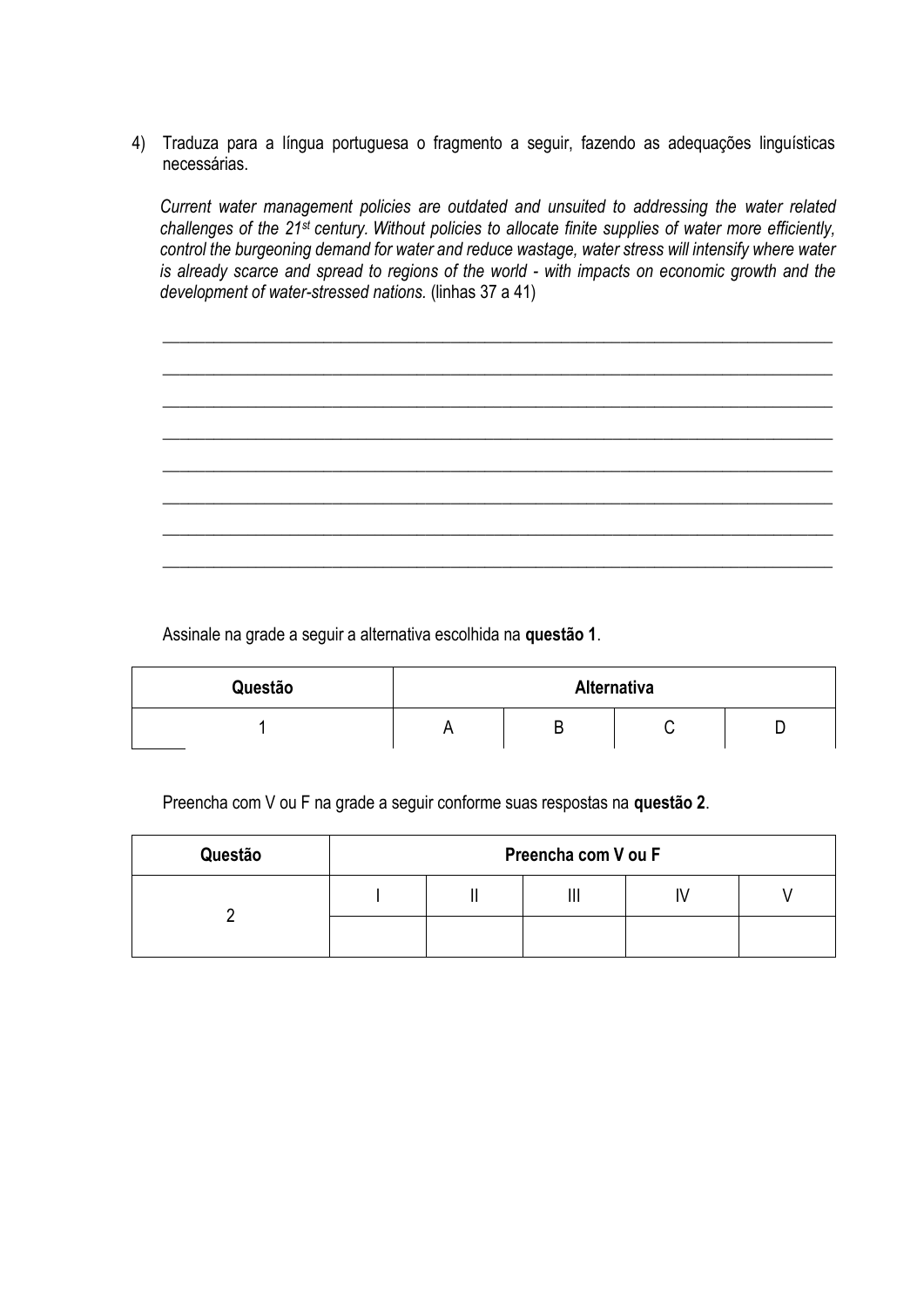# **TEXTO 2**

# **The selfie's gone, but the damage is done**

 It's temporary, but you still might want to think twice before posting that. That's the message from new [Harvard Business School](http://www.hbs.edu/) research that looks at behavior on temporary social media platforms such as Snapchat and Instagram Stories. The research, published in the Proceedings of the National Academy of Sciences, compiled results from nine studies conducted online and on college campuses exploring what people were comfortable sharing on temporary platforms and how the posts were perceived.

 The results, according to senior author [Leslie John,](http://www.hbs.edu/faculty/Pages/profile.aspx?facId=589473) Marvin Bower Associate Professor at the Business School, show that people are likelier to make an uninhibited post on a temporary platform, but that viewers are no less likely to judge them harshly.

 John, who conducted the work with [Reto Hofstetter](https://search.usi.ch/en/people/8d2cf4ec5d36ca35730c8b34590c8b42/hofstetter-reto) and [Roland Rüppell](https://search.usi.ch/en/people/0da7eea9d3274e45f0558c558ebe9413/rueppell-roland) of the [Università della](https://www.usi.ch/en)  [Svizzera Italiana,](https://www.usi.ch/en) said that the findings reflect a disconnect between the assumptions of the actor and the observer. The actor believes he or she is exercising good judgment by using a temporary platform to make a goofy post, while the observer's reaction to the post is irrespective of platform. "If you look goofy in your photos, the recipient thinks you have bad judgment. They don't give you credit for having shared the image temporarily," she said.

 The researcher noted that the study didn't explore the potential benefits of posting on temporary platforms, such as the material's shorter life span acting as a check on the number of people who see it. In addition, John stated, though a less-inhibited post can deliver a blow to one's perceived "competence" — a key factor by which we are judged — the study didn't explore whether goofy posts could enhance our "warmth" in the eyes of others, another important factor in how we're viewed.

 The research grew out of John's interest in how privacy is affected by the permanence of the internet, and how users might navigate new wrinkles in our communications and relationships. She informed that 22 there are multiple cases of people posting things they intend for a narrow audience and then getting in trouble — even fired — when they are viewed more broadly. In this day and age, momentary lapses in judgment can cause lasting harm. For example, 93 percent of hiring managers say that they check job candidates' social media presence before making a decision, the study revealed.

 "We all have digital skeletons in our closet that can come back to bite us," John declared. "It feels fleeting when we disclose, but digital disclosure is one of the most permanent kinds of disclosure." The moral of the story, she emphasized, is that "temporary" shouldn't be an excuse to not think hard about what you want others to see. "Temporary sharing isn't the panacea people think it is with respect to solving problems about disclosure online. Temporary sharing introduces its own new problems."

Adapted from: SNIBBE, Kris. The selfie's gone, but the damage is done. Available on: <https://news.harvard.dedu/gazette/story/2017/10/harvard-researchershows-peril-of-social-posts/>. Accessed on: May 18th, 2018.

As questões de **5 a 8** se referem ao **TEXTO 2**. Assinale apenas **uma das alternativas** nas questões objetivas.

5) Qual é o tema da pesquisa relatada no texto *The selfie's gone, but the damage is done*? Qual foi a metodologia utilizada para realizá-la?

\_\_\_\_\_\_\_\_\_\_\_\_\_\_\_\_\_\_\_\_\_\_\_\_\_\_\_\_\_\_\_\_\_\_\_\_\_\_\_\_\_\_\_\_\_\_\_\_\_\_\_\_\_\_\_\_\_\_\_\_\_\_\_\_\_\_\_\_\_\_\_\_\_\_\_\_\_\_\_

\_\_\_\_\_\_\_\_\_\_\_\_\_\_\_\_\_\_\_\_\_\_\_\_\_\_\_\_\_\_\_\_\_\_\_\_\_\_\_\_\_\_\_\_\_\_\_\_\_\_\_\_\_\_\_\_\_\_\_\_\_\_\_\_\_\_\_\_\_\_\_\_\_\_\_\_\_\_\_

 $\_$  , and the set of the set of the set of the set of the set of the set of the set of the set of the set of the set of the set of the set of the set of the set of the set of the set of the set of the set of the set of th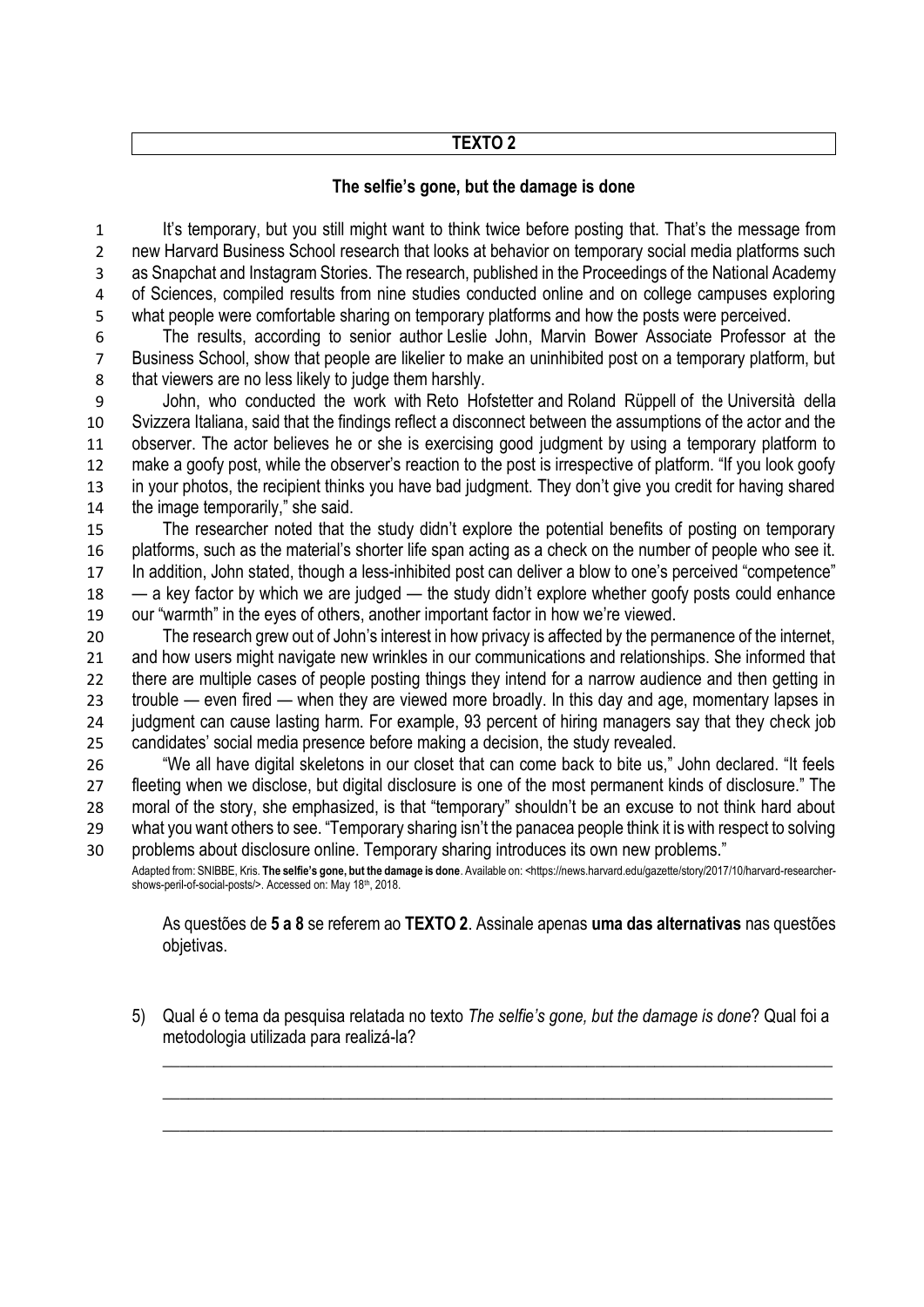6) O que motivou a pesquisa sobre o comportamento das pessoas em plataformas online? Quais foram os resultados obtidos?

 $\_$  , and the set of the set of the set of the set of the set of the set of the set of the set of the set of the set of the set of the set of the set of the set of the set of the set of the set of the set of the set of th

 $\_$  , and the set of the set of the set of the set of the set of the set of the set of the set of the set of the set of the set of the set of the set of the set of the set of the set of the set of the set of the set of th

 $\_$  , and the set of the set of the set of the set of the set of the set of the set of the set of the set of the set of the set of the set of the set of the set of the set of the set of the set of the set of the set of th

\_\_\_\_\_\_\_\_\_\_\_\_\_\_\_\_\_\_\_\_\_\_\_\_\_\_\_\_\_\_\_\_\_\_\_\_\_\_\_\_\_\_\_\_\_\_\_\_\_\_\_\_\_\_\_\_\_\_\_\_\_\_\_\_\_\_\_\_\_\_\_\_\_\_\_\_\_\_\_

\_\_\_\_\_\_\_\_\_\_\_\_\_\_\_\_\_\_\_\_\_\_\_\_\_\_\_\_\_\_\_\_\_\_\_\_\_\_\_\_\_\_\_\_\_\_\_\_\_\_\_\_\_\_\_\_\_\_\_\_\_\_\_\_\_\_\_\_\_\_\_\_\_\_\_\_\_\_\_

- 7) Na frase *"temporary sharing isn't the panacea people think it is with respect to solving problems about disclosure online"* (linhas 29 a 30), o pronome destacado **it** se refere à
	- a) panacea.
	- b) temporary sharing.
	- c) people.
	- d) respect.
- 8) Leia as afirmações abaixo e, de acordo com o texto, escreva V para as que são verdadeiras e F para as que são falsas.
	- I. ( ) A pesquisadora observa que há uma desconexão entre as percepções de quem posta e de quem visualiza a postagem.
	- II. ( ) Segundo a pesquisadora, quem posta acredita estar sendo sensato ao usar uma plataforma temporária para fazer uma postagem boba.
	- III. ( ) De acordo com Leslie John, quem visualiza uma postagem ameniza seu julgamento sobre ela pelo simples fato de permanecer temporariamente online.
	- IV. ( ) O estudo revela que a presença de candidatos em mídias sociais nunca influencia a tomada de decisão por parte dos contratantes para o preenchimento de vagas de emprego.
	- V. ( ) John alerta que o fato de uma postagem ser temporária não deveria ser fator para as pessoas não refletirem sobre o que gostariam que os outros vissem, e que ser temporário não resolve o problema da exposição online.

Assinale na grade a seguir a alternativa escolhida na **questão 7**.

| Questão | Alternativa |  |  |  |  |
|---------|-------------|--|--|--|--|
|         |             |  |  |  |  |

Preencha com V ou F na grade a seguir conforme suas respostas na **questão 8**.

| Questão        | Preencha com V ou F |  |   |    |  |
|----------------|---------------------|--|---|----|--|
|                |                     |  | Ш | I٧ |  |
|                |                     |  |   |    |  |
| <b>TEXTO 3</b> |                     |  |   |    |  |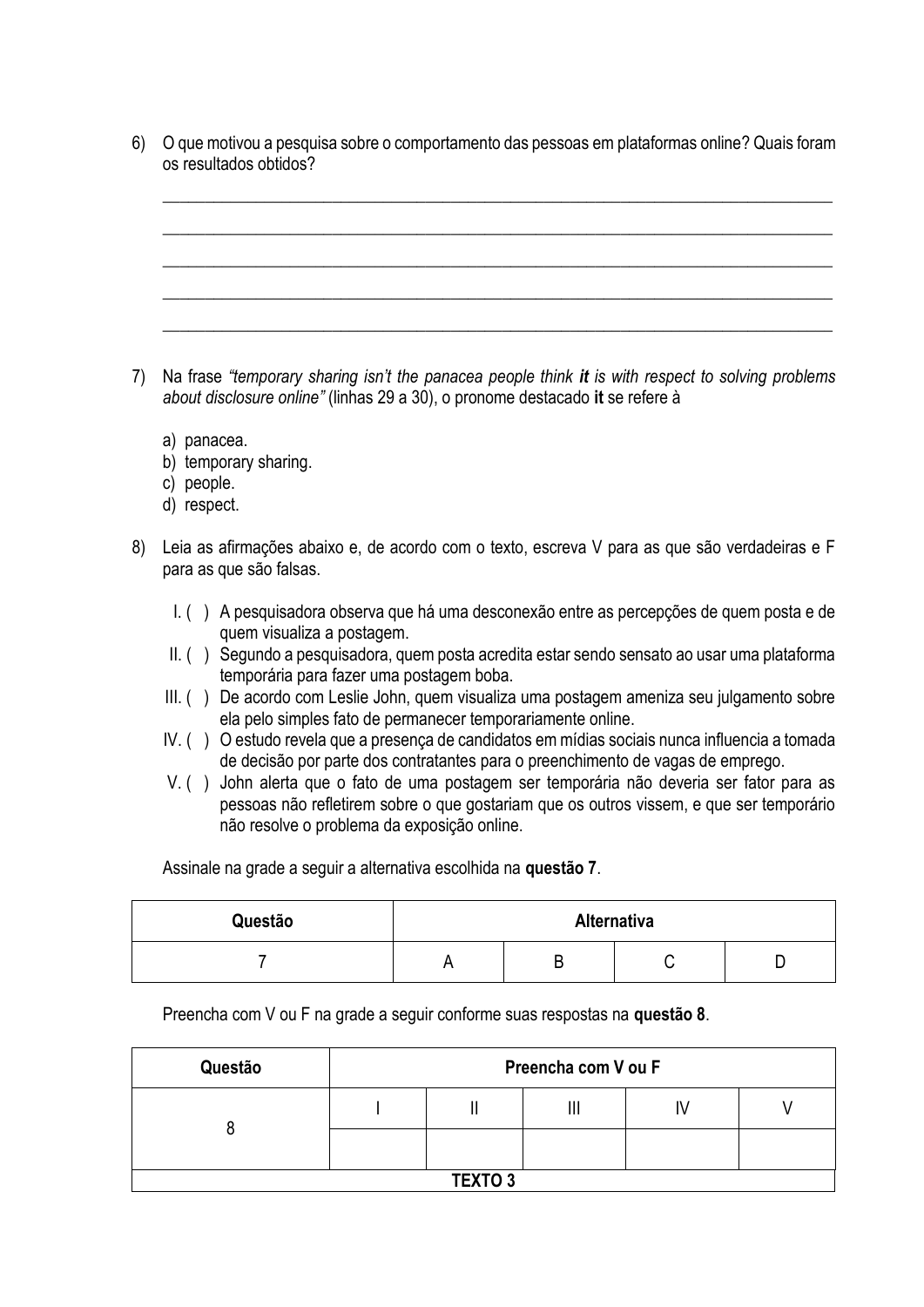## **Mindfulness-based therapy may offer alternative to antidepressants**

 Research led by Oxford University scientists suggests Mindfulness-based cognitive therapy (MBCT) could provide an alternative non-drug treatment for people who do not wish to continue long-term antidepressant treatment. The results come from the first ever large study to compare MBCT – structured training for the mind and 4 body which aims to change the way people think and feel about their experiences – with maintenance<br>5 antidepressant medication for reducing the risk of relapse in depression. antidepressant medication for reducing the risk of relapse in depression.

- The study aimed to establish whether MBCT is superior to maintenance antidepressant treatment in terms of preventing relapse of depression. Although the findings show that MBCT isn't any more effective than maintenance antidepressant treatment in preventing relapse of depression, the results, combined with those of previous trials, suggest that MCBT may offer similar protection against depressive relapse or recurrence for people 10 who have experienced multiple episodes of depression, with no significant difference in cost.<br>11 "Depression is a recurrent disorder. Without ongoing treatment, as many as four o
- "Depression is a recurrent disorder. Without ongoing treatment, as many as four out of five people with depression relapse at some point", informed Willem Kuyken, lead author and Professor of Clinical Psychology at Oxford University.

 "Currently, maintenance antidepressant medication is the key treatment for preventing relapse, reducing the likelihood of relapse or recurrence by up to two-thirds when taken correctly", stated study co-author Professor Richard Byng, from Plymouth University. "However, there are many people who, for a number of different reasons, are unable to keep on a course of medication for depression. Moreover, many people do not wish to remain on medication for indefinite periods, or cannot tolerate its side effects."

 MBCT was developed to help people who have experienced repeated bouts of depression by teaching 20 them the skills to recognize and to respond constructively to the thoughts and feelings associated with relapse, 21 thereby preventing a downward spiral into depression.

22 In this trial, which was conducted from the University of Exeter, 424 adults with recurrent major depression and taking maintenance antidepressant medication were recruited from 95 primary care general practices across the South West of England. Participants were randomly assigned to come off their antidepressant medication slowly and receive MBCT (212 participants) or to stay on their medication (212 participants).

 Participants in the MBCT group attended eight two and a quarter hour group sessions and were given 27 daily home practice. After the group, they had the option of attending four follow up sessions over a 12-month period. The MBCT course consists of guided mindfulness practices, group discussion and other cognitive behavioral exercises. Those in the maintenance antidepressant group continued their medication for two years.

 All trial participants were assessed at regular intervals over two years for a major depressive episode using a psychiatric diagnostic interview tool – the Structured Clinical Interview for DSM-IV (Diagnostic and Statistical Manual of Mental Disorders – Fourth Edition).

 Over two years, relapse rates in both groups were similar (44% in the MBCT group against 47% in the maintenance antidepressant medication group). Although five adverse events were reported, including two deaths, across both groups, they were not judged to be attributable to the interventions or the trial.

 According to study co-author Professor Sarah Byford, King's College London: "as a group intervention, mindfulness-based cognitive therapy was relatively low cost compared to therapies provided on an individual basis and, in terms of the cost of all health and social care services used by participants during the study, we found no significant difference between the two treatments."

 Professor Kuyken said: "whilst this study doesn't show that mindfulness-based cognitive therapy works any better than maintenance antidepressant medication in reducing the rate of relapse in depression, we believe these results suggest a new choice for the millions of people with recurrent depression on repeat prescriptions."

 Study participant Mr. Nigel Reed from Sidmouth, Devon, spoke, "mindfulness gives me a set of skills which I use to keep well in the long term. Rather than relying on the continuing use of antidepressants mindfulness puts me in charge, allowing me to take control of my own future, to spot when I am at risk and to make the changes I need to stay well."

Adapted from: **Mindfulness-based therapy may offer alternative to antidepressants**. Available on: <http://www.ox.ac.uk/news/2015-04-21-mindfulnessbased-therapy-may-offer-alternative-antidepressants>. Accessed on: May 18<sup>th</sup>, 2018.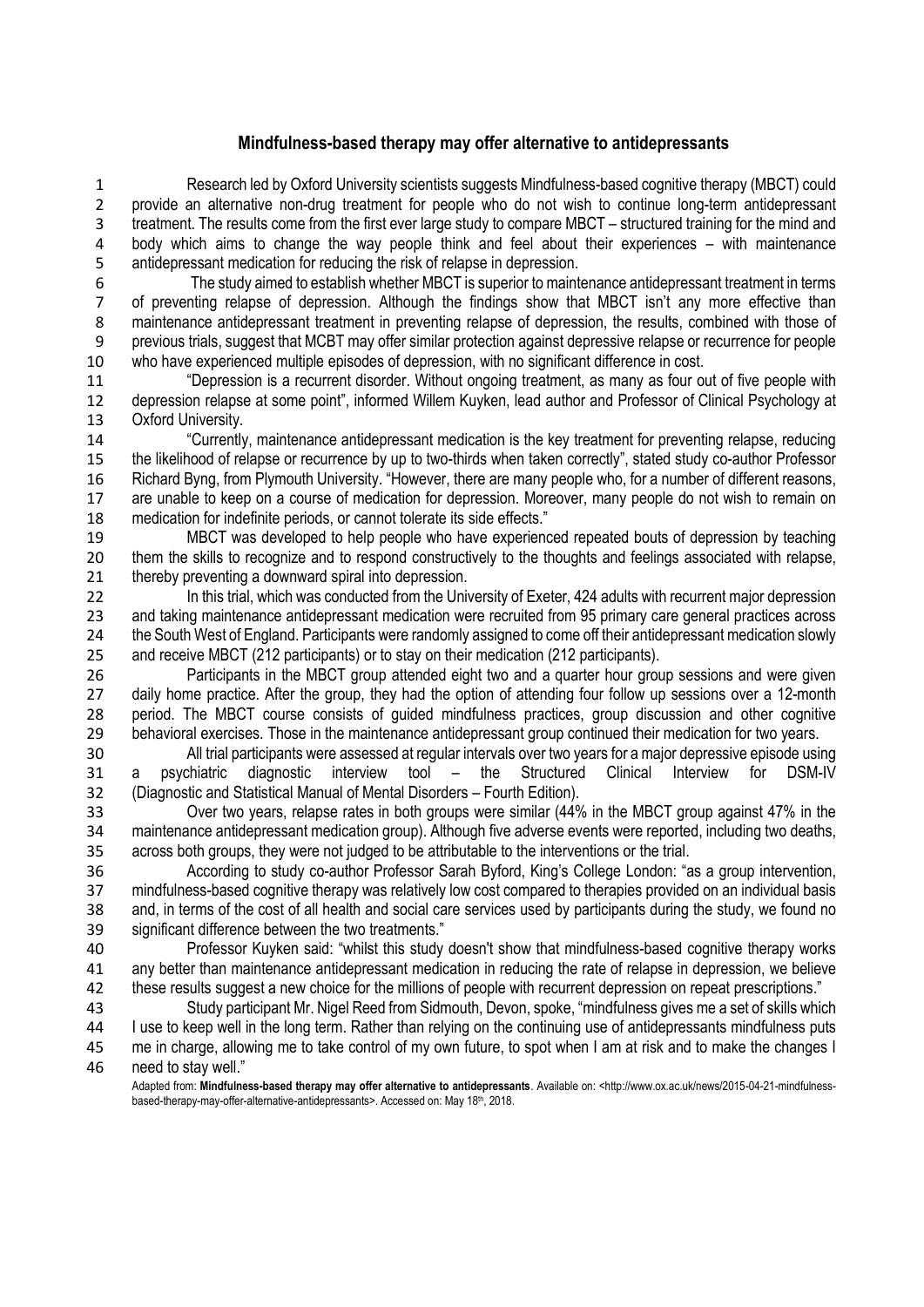As questões de **9 a 12** se referem ao **TEXTO 3**. Assinale apenas **uma das alternativas** nas questões objetivas.

9) A terapia mindfulness mostrou-se tão eficaz quanto o uso de medicamentos para evitar recaídas no tratamento da depressão. De acordo com o texto, quais motivos poderiam levar um paciente a optar pelo tratamento com terapia cognitiva baseada em mindfulness?

 $\_$  , and the set of the set of the set of the set of the set of the set of the set of the set of the set of the set of the set of the set of the set of the set of the set of the set of the set of the set of the set of th

 $\_$  , and the set of the set of the set of the set of the set of the set of the set of the set of the set of the set of the set of the set of the set of the set of the set of the set of the set of the set of the set of th

\_\_\_\_\_\_\_\_\_\_\_\_\_\_\_\_\_\_\_\_\_\_\_\_\_\_\_\_\_\_\_\_\_\_\_\_\_\_\_\_\_\_\_\_\_\_\_\_\_\_\_\_\_\_\_\_\_\_\_\_\_\_\_\_\_\_\_\_\_\_\_\_\_\_\_\_\_\_\_

 $\_$  , and the set of the set of the set of the set of the set of the set of the set of the set of the set of the set of the set of the set of the set of the set of the set of the set of the set of the set of the set of th

\_\_\_\_\_\_\_\_\_\_\_\_\_\_\_\_\_\_\_\_\_\_\_\_\_\_\_\_\_\_\_\_\_\_\_\_\_\_\_\_\_\_\_\_\_\_\_\_\_\_\_\_\_\_\_\_\_\_\_\_\_\_\_\_\_\_\_\_\_\_\_\_\_\_\_\_\_\_\_

- 10) Considere as sentenças a seguir.
	- I. Mais de 400 adultos participaram do estudo, e todos receberam terapia baseada em mindfulness, bem como continuaram sendo medicados durante todo o tratamento.
	- II. Os participantes do grupo de terapia baseada em mindfulness participaram de sessões em grupos e receberam exercícios diários.
	- III. A terapia *MBCT* consiste em práticas relacionadas ao conceito mindfulness, discussões em grupos e exercícios cognitivo-comportamentais.
	- IV. Todos os participantes da pesquisa continuaram com suas medicações durante dois anos.
	- V. Ao longo dos dois anos de estudo, os dois grupos observados apresentaram taxas de recaídas semelhantes.

A partir das informações que constam no texto, podemos afirmar que

- a) as sentenças I, III, IV e V estão corretas.
- b) as sentenças II, III, IV e V estão corretas.
- c) as sentenças II, III e V estão corretas.
- d) todas as sentenças estão corretas.
- 11) O professor Kuyken, com base nos resultados do estudo, afirma que os pesquisadores acreditam que
	- a) milhares de pessoas já fazem terapia baseada em mindfulness.
	- b) a terapia baseada em mindfulness é mais eficaz que os tratamentos feitos com medicação.
	- c) a terapia mindfulness não é eficaz no tratamento de depressão.
	- d) há uma nova opção de tratamento para muitas pessoas que apresentam um quadro de depressão recorrente.